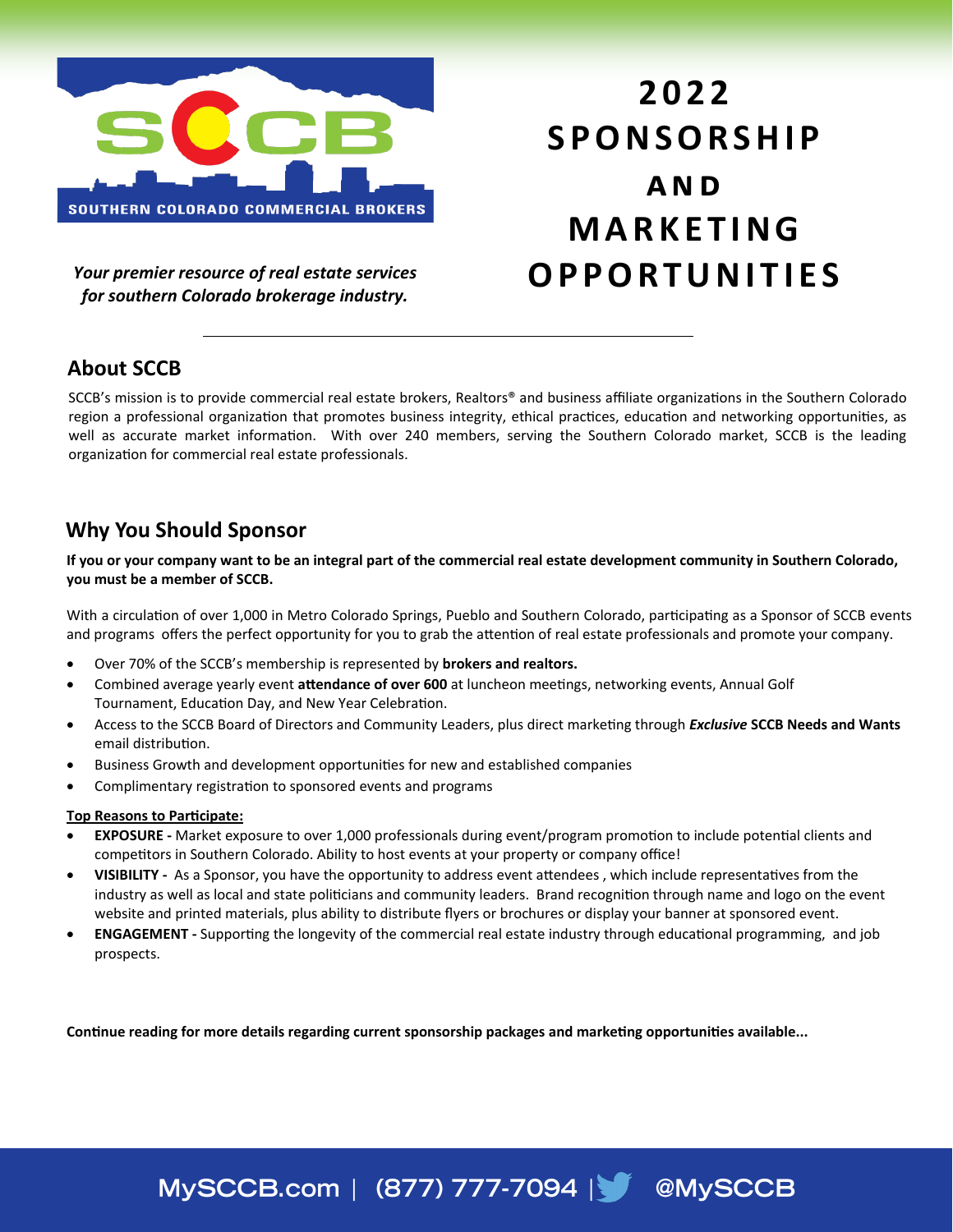# **2022 SPONSORSHIP PACKAGES**



*Current Availability as of April 2022*

## **SCCB Continuing Educational Events** *(Fall/September 21)*

| Primary Sponsors - \$1,250 - 1 Available                                                                                                                                                                                                                                                                                                                                                                                                                                       | Refreshment Sponsor - \$1,000 - 2 Available!                                                                                                                                                                                                                                                                                                                                                                                                       |
|--------------------------------------------------------------------------------------------------------------------------------------------------------------------------------------------------------------------------------------------------------------------------------------------------------------------------------------------------------------------------------------------------------------------------------------------------------------------------------|----------------------------------------------------------------------------------------------------------------------------------------------------------------------------------------------------------------------------------------------------------------------------------------------------------------------------------------------------------------------------------------------------------------------------------------------------|
| Complimentary registration for Two (2) people.<br>$\bullet$<br>Acknowledgement in the general session<br>$\bullet$<br>Option to address event attendees in the<br>$\bullet$<br>general session<br>Inclusion of name/logo and link on electronic<br>$\bullet$<br>materials and web-based advertising<br>Ability to display your company banner and<br>$\bullet$<br>distribute flyers or brochures to attendees<br>One Table Top Booth                                           | Recognition as the Morning or Afternoon<br>Refreshment Sponsor.<br>Complimentary registration for One(1) person.<br>Acknowledgement in the general session<br>$\bullet$<br>Option to address event attendees in the<br>general session<br>Inclusion of name/logo and link on electronic<br>materials and web-based advertising<br>Ability to display your company banner and<br>distribute flyers or brochures to attendees<br>One Table Top Booth |
| Cocktail Sponsor - \$750 - 1 Available!<br>Complimentary registration for One(1) person.<br>$\bullet$<br>Acknowledgement in the general session<br>$\bullet$<br>Option to address event attendees in the<br>$\bullet$<br>general session<br>Inclusion of name/logo and link on electronic<br>$\bullet$<br>materials and web-based advertising<br>Ability to display your company banner and<br>$\bullet$<br>distribute flyers or brochures to attendees<br>One Table Top Booth | Table Sponsors- \$650 - 6 Available!<br>Complimentary registration for One (1) person.<br>$\bullet$<br>Acknowledgement in the general session<br>$\bullet$<br>Inclusion of name/logo and link on electronic<br>$\bullet$<br>materials and link in web-based advertising<br>Ability to display your company banner and<br>$\bullet$<br>distribute flyers or brochures to attendees<br>One Table Top Booth                                           |

## **SCCB Rookies & Rockstars / Networking Event** *(Summer or Fall 2022 Date TBA)*

#### **Co-Sponsors- \$500** - *4 Available!*

- Affiliate Sponsor of Member Mixer Networking Event.
- Acknowledgement in the opening address
- Option to address event attendees in the welcome address
- Inclusion of name/logo and link on printed materials and link in web-based advertising
- Ability to display your company banner and distribute flyers or brochures to attendees

## **Reserve Your Sponsorship Today!**

@MySCCB

For more information or to secure your sponsorship package, please contact the SCCB office today by phone at (877) 777-7094 or by email at staff@MySCCB.org. **Continued on next page... Continued on next page...** 

## MySCCB.com | (877) 777-7094 |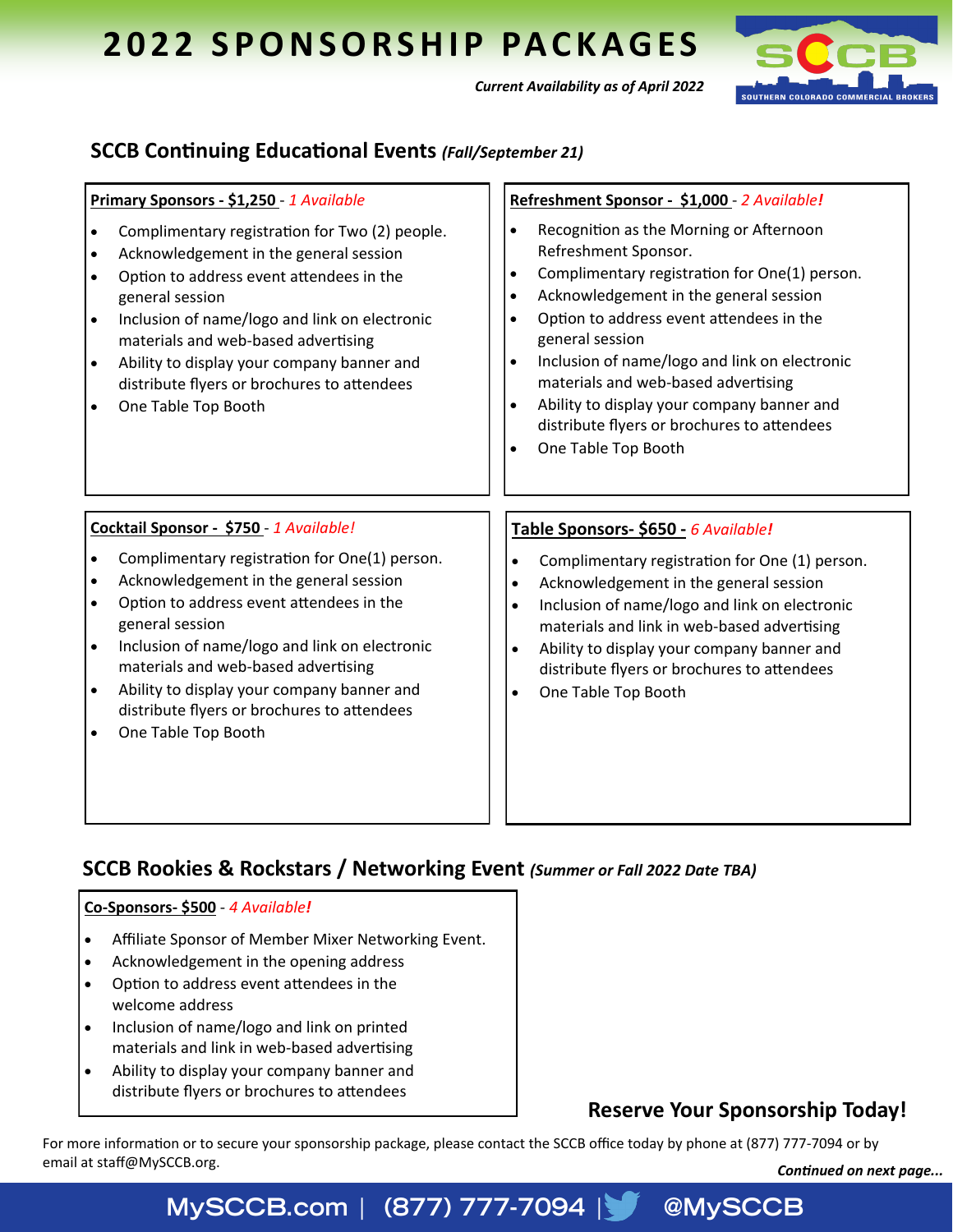## **2022 SPONSORSHIP PACKAGES**



*Current Availability as December 2021*

#### **Luncheon Sponsors** *(April 20, June 16, or October 19)*

| Primary or Host Sponsor - \$1,250 - 3 Available!                                                                                                                                                                                                                                                                                                                                                                                       | Affiliate Sponsor - \$750 6 Available!                                                                                                                                                                                                                                                                                                                                                                |
|----------------------------------------------------------------------------------------------------------------------------------------------------------------------------------------------------------------------------------------------------------------------------------------------------------------------------------------------------------------------------------------------------------------------------------------|-------------------------------------------------------------------------------------------------------------------------------------------------------------------------------------------------------------------------------------------------------------------------------------------------------------------------------------------------------------------------------------------------------|
| Title Sponsor of 1 Luncheon event<br>Acknowledgement in the opening address<br>Tickets for 4 to attend the event<br>Option to host the event at your property<br>Option to address event attendees in the opening<br>or closing address<br>Inclusion of name/logo and link on printed<br>$\bullet$<br>materials and web-based advertising<br>Ability to display your company banner and<br>distribute flyers or brochures to attendees | Affiliate Sponsor of 1 Luncheon event<br>Acknowledgement in the opening address<br>Tickets for 2 to attend the event<br>Option to address event attendees in the opening<br>or closing address<br>Inclusion of name/logo and link on printed<br>$\bullet$<br>materials and link in web-based advertising<br>Ability to display your company banner and<br>distribute flyers or brochures to attendees |

### **SCCB Holiday Charity Event** *(November 16)*

#### **Co-Sponsors- \$500** - *3 Available!*

- Affiliate Sponsor of Holiday Charity Event.
- Acknowledgement in the opening address
- Option to address event attendees in the welcome address
- Inclusion of name/logo and link on printed materials and link in web-based advertising
- Ability to display your company banner and distribute flyers or brochures to attendees

### **2022 SCCB Calendar of Events**

| March 2      | <b>Rookies &amp; Rock Stars Networking Event</b>  |
|--------------|---------------------------------------------------|
| March 18     | <b>Continuing Education Event</b>                 |
| April 20     | Luncheon                                          |
| June 16      | Luncheon                                          |
| August 16    | <b>Annual Golf Tournament</b>                     |
| September 21 | <b>Member Mixer or Continuing Education Event</b> |
| October 19   | Luncheon                                          |
| November 16  | <b>SCCB Holiday Charity Event or Member Mixer</b> |

## **Reserve Your Sponsorship Today!**

@MySCCB

For more information or to secure your sponsorship package, please contact the SCCB office today by phone at (877) 777-7094 or by email at staff@MySCCB.org.

*Continued on next page...*

## MySCCB.com | (877) 777-7094 |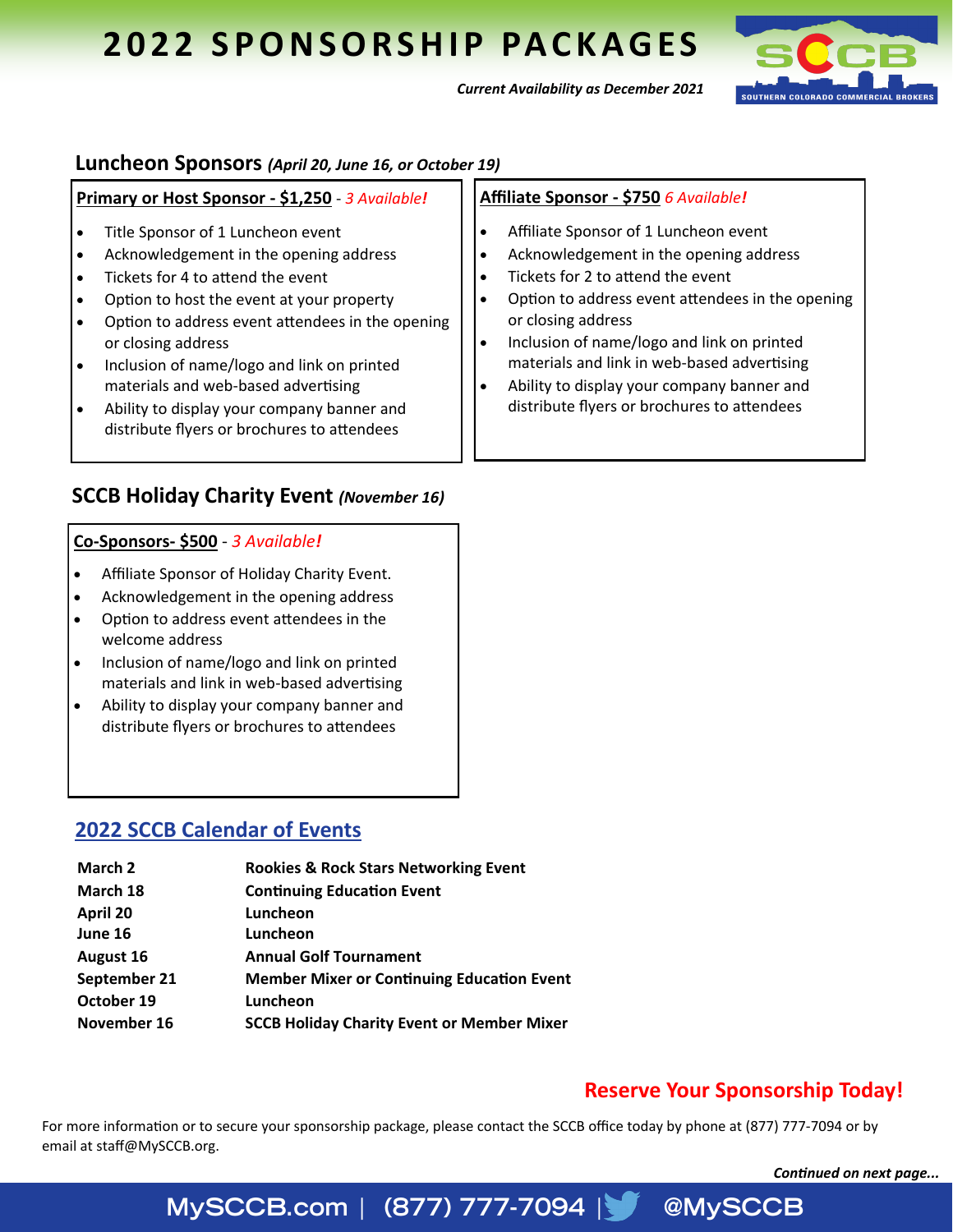# **2022 SPONSORSHIP PACKAGES**



## **Annual SCCB Golf Tournament Event** *(August 16)*

#### **Lunch Sponsor - \$1,250 -** *1 Available!*

• Exclusive host of the lunch celebration and ability to address the attendees. Sponsor can provide their own lunch tickets for the players to use (customized with their marketing) or SCCB will provide general tickets.

*Current Availability as April 2022*

- Sponsor will be able to have to 2 representatives at a hole.
- Sponsorship includes 2 attendees (same as reps) at the luncheon following golf.
- **NOTE: This Does Not Include Golf Players - Register Separately!**

#### **Cocktail Sponsor - \$1,250 -** *1 Available!*

- Exclusive ability to market via the drink tickets. Sponsor can provide their own tickets for the players to use (customized with their marketing) or SCCB will provide general tickets.
- Sponsor will be able to have a representative ride on the drink cart if they choose to OR place up to 2 representatives at a hole.
- Sponsorship includes 2 attendees (same as reps) at the luncheon following golf.
- **NOTE: This Does Not Include Golf Players - Register Separately!**

#### **Skills Contest Sponsor - \$1,250 -** *1 Available!*

- Exclusive use of the putting green during the event. Sponsor is encouraged to host a putting contest during play.
- Sponsor will be acknowledged on all skills signage (long drive, closest to the pin, etc.)
- Sponsor will have the opportunity to enhance any skills awards given. SCCB will have modest awards for the skills challenges, but sponsor can elect to add to those if they like (not required too). Sponsor will have the opportunity to have 2 representative s at a hole.
- Sponsorship includes 2 attendees (same as reps) at the luncheon following golf.
- **NOTE: This Does Not Include Golf Players - Register Separately!**

#### **Mulligan/19th Hole Sponsor - \$1250 -** *1 Available!*

Exclusive ability to market via the mulligan tickets, plus the 19th Hole networking. Sponsor can provide their own tickets for the players to use (customized with their marketing) or SCCB will provide general tickets.

- Sponsor is encouraged to host a putting contest during play.
- Sponsor will be able to have 2 representatives at a hole.
- Sponsorship includes 2 attendees (same as reps) at the luncheon following golf.
- **NOTE: This Does Not Include Golf Players - Register Separately!**

#### **Hole Sponsor - \$650 -** *15 Available!*

Each sponsor will have the opportunity to have up to 2 representative (s) at a hole.

• Sponsorship includes 2 attendees (same as reps) at the luncheon following golf.

• **NOTE: This Does Not Include Golf Players - Register Separately!** 

For more information or to secure your sponsorship package, please contact the SCCB office today by phone at (877) 777-7094 or by email at staff@MySCCB.org.

*Continued on next page...*

@MySCCB

## MySCCB.com | (877) 777-7094 |